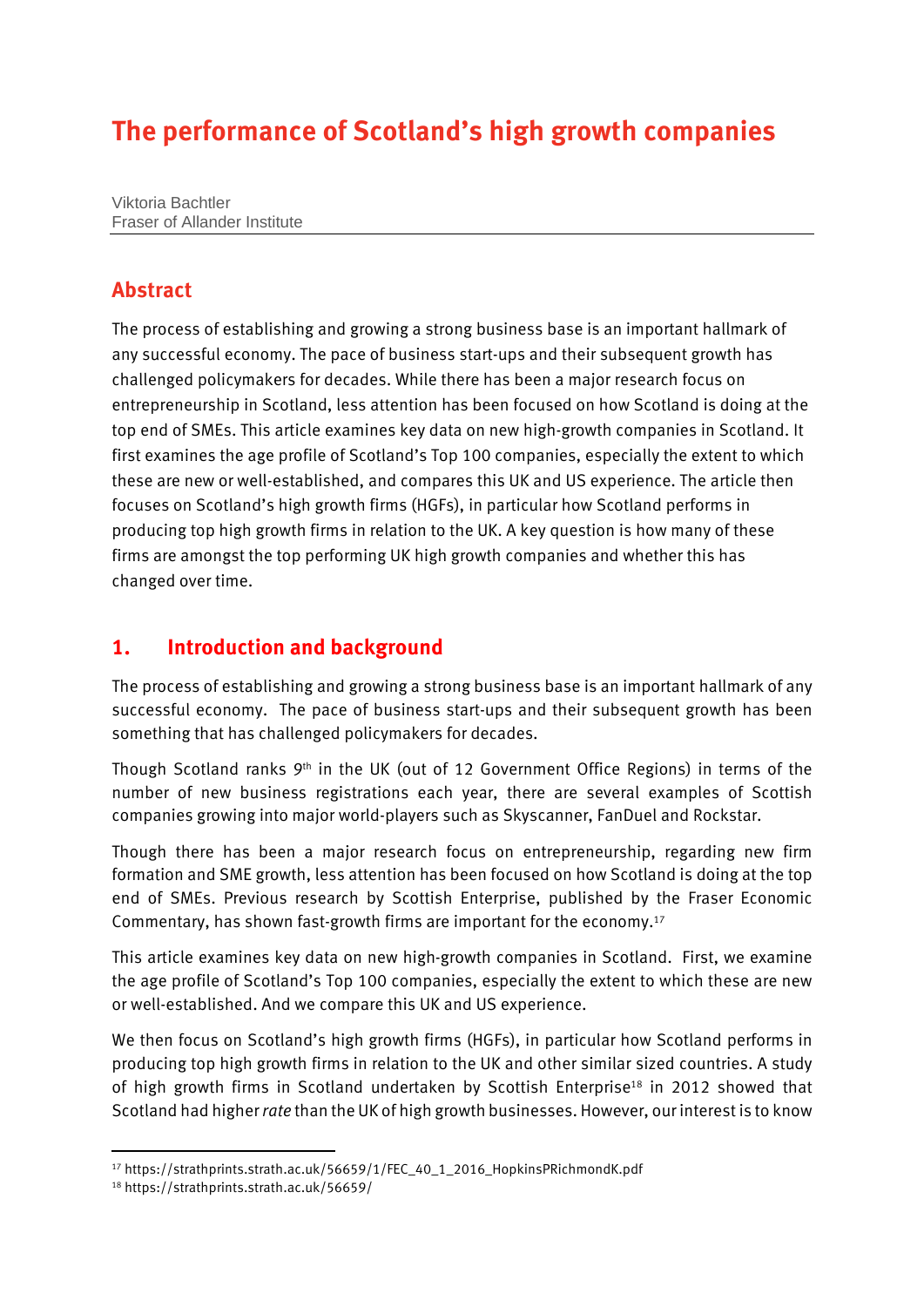how many of these firms are amongst the top performing UK high growth companies and whether this has changed over time.

# **2. How old are Scotland's top companies?**

Scotland's Top 100 companies were sourced from the Scottish Business Insider magazine<sup>19</sup>, which produces an annual Top 500 list of Scotland's best performing public and private companies.

This list is ranked using a combination of annualised turnover and pre-tax profit. The business sectors vary with some of the largest turnover coming from Banking and Financial Services, Offshore Services, Services & Utilities and Transport.

Each firm was traced back to identify its year of establishment, in order to avoid misreporting company age due to changes in ownership or mergers. If a firm was the result of a merger, the age of the oldest merging firm was used.

Figure 1 shows the age distribution of Scotland's Top 100 companies, which range in age from 11 to 322 years. Very few companies have been created in the past 20 to 30 years, only eight companies in total are 30 years or younger and only two were created after 2000. In contrast, 34% of companies are over 100 years old, mainly companies in Banking & Financial Services, Food & Drink as well as Offshore / Oil & Gas sectors. The average age of a Scottish company in the Top 100 is approximately 87 years old.



\_\_\_\_\_\_\_\_\_\_\_\_\_\_\_\_\_\_\_\_\_\_\_\_\_\_\_\_\_\_\_\_\_\_\_\_\_\_\_\_\_\_\_\_\_\_\_\_\_\_\_\_\_\_\_\_\_\_\_\_\_\_\_\_\_\_\_\_\_\_\_\_\_\_\_\_\_\_\_\_

Figure 1: Age distribution of the top 100 Scottish firms

Source: Business Insider Top 500 2017

<sup>19</sup> http://www.oascotland.org.uk/wp-content/uploads/2016/09/Top-500-Companies-2017.pdf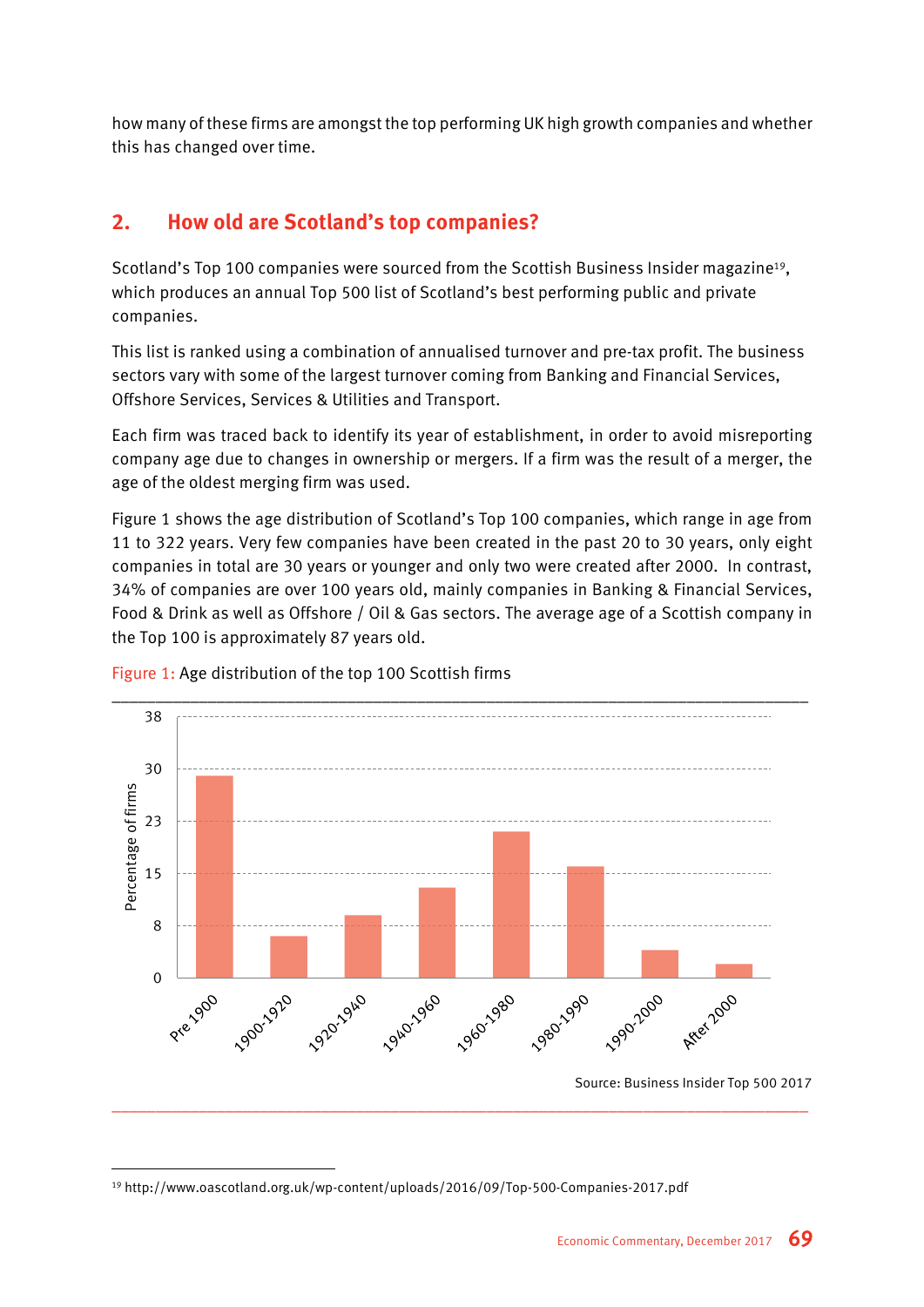It is interesting to speculate why there are so few companies in the Top 100 established in the past two decades. There could be several possible explanations:

- a) there are constraints on new Scottish start-ups experiencing the fast growth required to enter the Top 100, whether internal (e.g. management and marketing expertise) or external (e.g. availability of finance);
- b) it takes a long time to build up a Top 100 firm in increasingly competitive markets;
- c) Scotland has not been establishing companies in fast-growing sectors;
- d) fast-growing or successful Scottish companies are taken over given the openness of the UK economy to mergers and acquisitions.

Comparisons can be undertaken with other countries to assess whether Scotland's experience is unique, or not. It should be noted that are always challenges in comparing countries across different databases as each can be compiled in a slightly different way (e.g. revenue and profit or just revenue).

The analysis conducted here therefore is designed to only be illustrative.

For the US, a comparative assessment was undertaken by drawing on company age data from the Fortune 500 $20 - 3$  an annual list of the top public and private companies in the US by revenue produced by Fortune magazine.

A comparison with the UK was more difficult as there does not appear to be a list which ranks the top UK public and private firms in a single data set.

Therefore, the Forbes Global 2000<sup>21</sup> (a list produced by Forbes magazine which ranks the world's top 2000 public companies by a combination of revenue, profits, assets and market value) and the Sunday Times HSBC Top Track 100<sup>22</sup> (an annual list produced by Sunday Times which ranks the UK's top 100 private firms by revenue) were merged and then ranked by revenue to create a top 100 UK sample.

Figure 2 provides an interesting perspective on the discussion of the age profile of Scottish companies in a comparison to UK and US experience.

For top UK companies, nearly 50% were founded before 1900. The average age of a UK company in the combined Forbes and HSBC Top Track list is 124 years old.

For the US, the situation is slightly different, with the majority of companies being slightly younger, with approximately 73% have been founded before 1950 with the average age being 101 years.

In comparison, top Scottish companies are younger, with nearly 50% having been established since 1950.



<sup>20</sup> <http://fortune.com/fortune500/list/>

<sup>21</sup> <https://www.forbes.com/global2000/list/#tab:overall>

<sup>22</sup> <http://www.fasttrack.co.uk/league-tables/top-track-100/league-table/>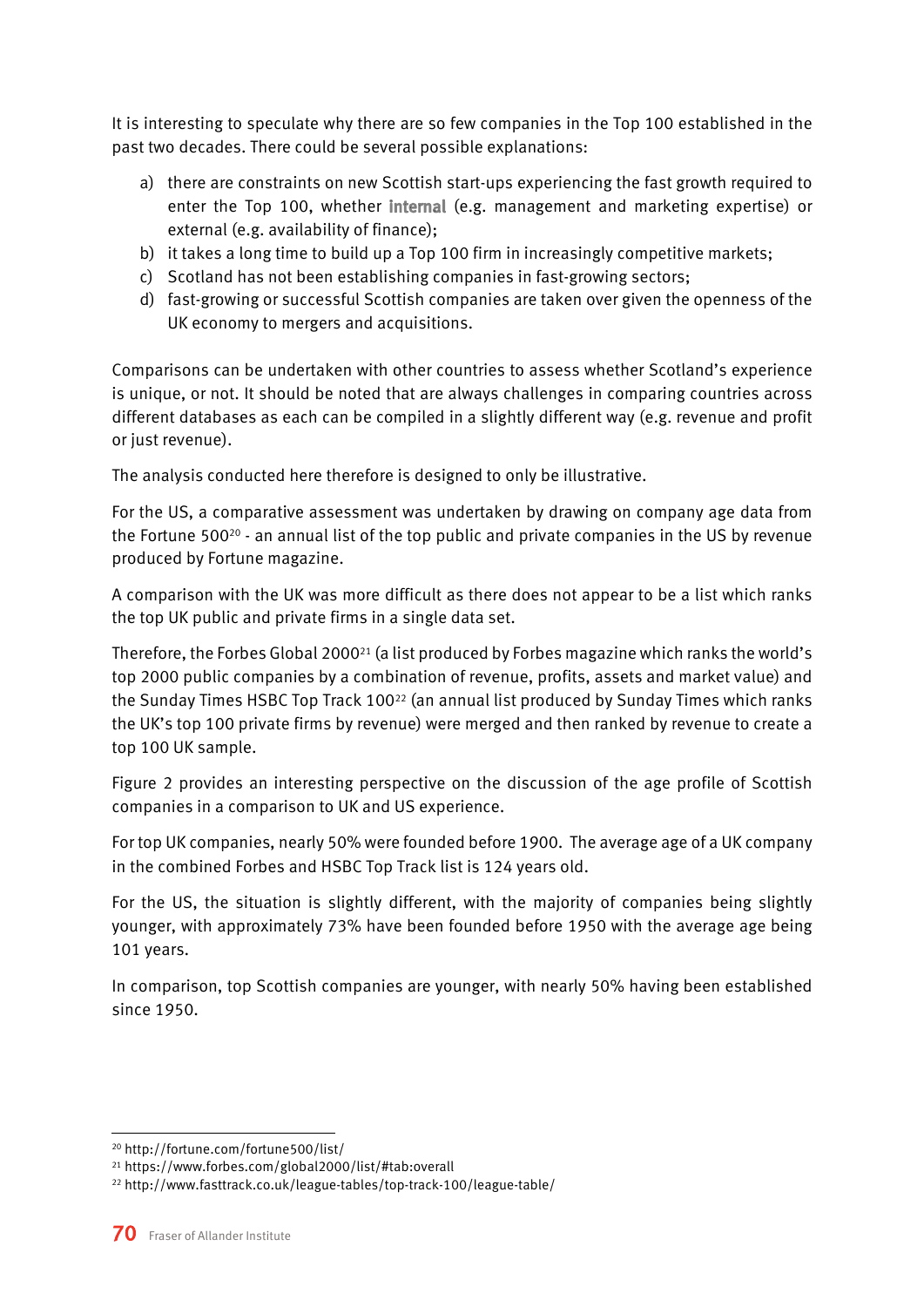

#### Figure 2: Age distribution of the top 100 Scottish, US and UK firms

## **3. Scotland's performance in producing high growth firms (HGFs)**

Here we report on Scotland's top performing high growth firms, using the OECD's definition of high growth firms as *'enterprises with average annualised growth in employees or turnover greater than 20 percent per annum, over a three year period, and with more than 10 employees in the beginning of the observation period'*.

As discussed in a 2016 article in the Fraser Economic Commentary<sup>23</sup>, although only a small proportion of companies achieve rapid growth, they are key drivers for economic growth and job creation as they generate a disproportionate level of turnover and employment.

The latest available ONS data<sup>24</sup> show that in 2015, Scotland had 1,865 high growth firms, around 1% of total of Scottish firms.

This ONS database records every company in Scotland with 10+ employees and calculates their growth based on both turnover and number of employees over the previous three years. Using growth based on turnover, Scotland had 7.31% of the UK's total high growth firms and 6.81% when using growth based on employees.

Therefore, considering Scotland appears to be near its 'fair share' of high growth firms (which would equate to around 8%), the remainder of this paper explores how many of these Scottish high growth firms are top performing within the UK's top high growth firms. We focus on four key questions:

<sup>23</sup> [https://strathprints.strath.ac.uk/56659/1/FEC\\_40\\_1\\_2016\\_HopkinsPRichmondK.pdf](https://strathprints.strath.ac.uk/56659/1/FEC_40_1_2016_HopkinsPRichmondK.pdf)

<sup>24</sup>[https://www.ons.gov.uk/businessindustryandtrade/changestobusiness/businessbirthsdeathsandsurvivalrates/a](https://www.ons.gov.uk/businessindustryandtrade/changestobusiness/businessbirthsdeathsandsurvivalrates/adhocs/007659highgrowthenterprises) [dhocs/007659highgrowthenterprises](https://www.ons.gov.uk/businessindustryandtrade/changestobusiness/businessbirthsdeathsandsurvivalrates/adhocs/007659highgrowthenterprises)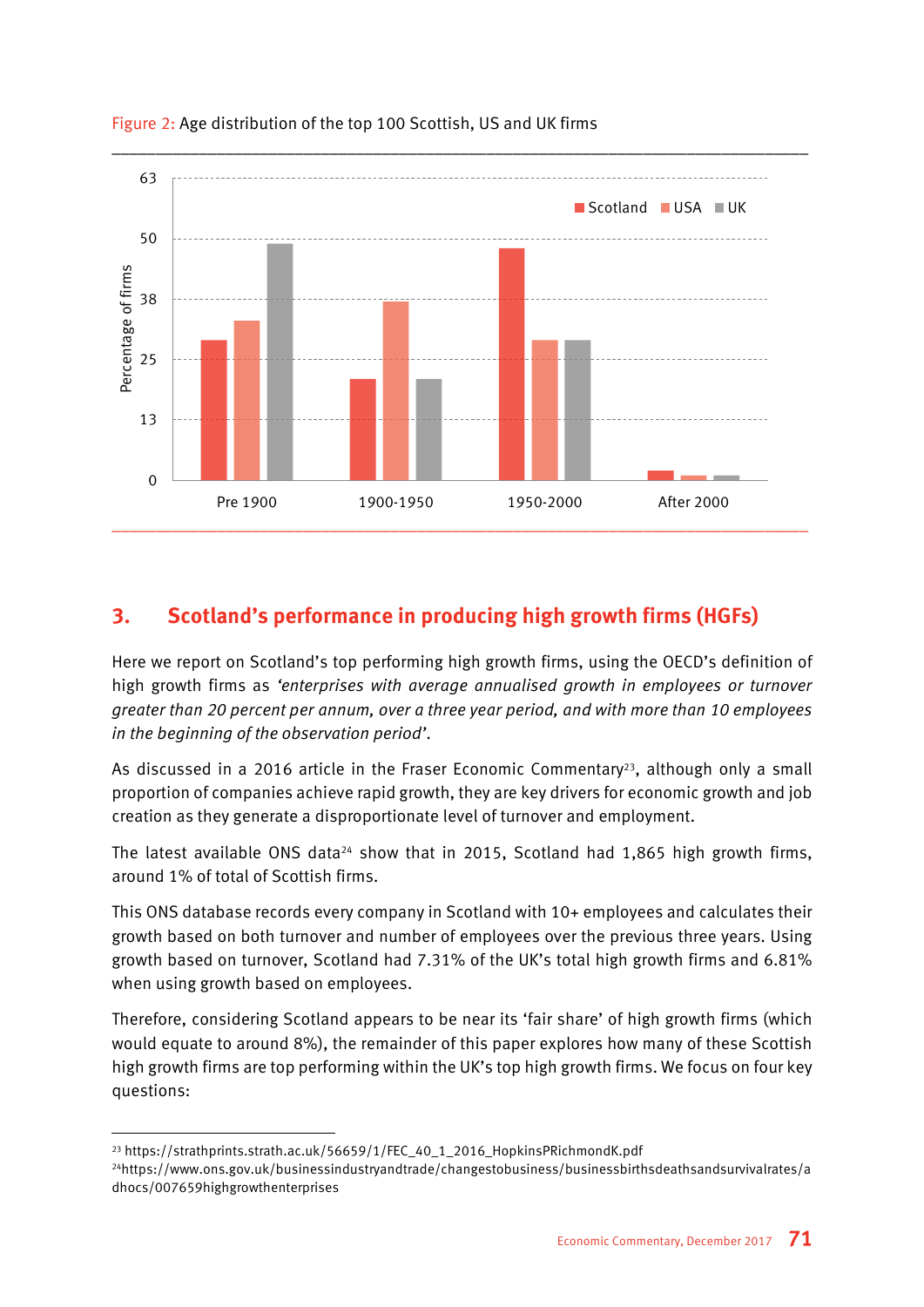- Does Scotland have its 'fair share' (i.e. a per capita share) of the UK's top performing high growth firms?
- Has Scotland's performance improved or deteriorated over time?
- Are previously top high growth firms from earlier years still successful?
- How does Scotland's performance in producing HGFs compare to other UK regions?

To assess Scotland's current performance in relation to the UK in producing fast growing companies, two main data sources were used (See Table 1):

**Sunday Times Virgin Fast Track 100<sup>25</sup> –** this is an annual list which ranks Britain's 100 private companies with the fastest growing sales over their latest three years. It covers growth companies from all sectors apart from technology. It has been produced since 1997.

**Sunday Times Hiscox Tech Track 100<sup>26</sup> –** an annual list produced which ranks Britain's 100 private tech companies with the fastest growing sales over their past three years. It has been produced since 2001.

Again there are weaknesses in using just these datasets. In particular, the focus is only on private sector companies. However, they do provide a useful illustration of key trends and performance.

The Fast Track 2016 and Tech Track 2016 lists were analysed separately and then combined. This combined list of the fastest growing 100 Fast Track and Tech Track firms comprises 53 Fast Track Tech firms and 47 Fast Track firms.

Scotland's 'fair share' of the top 100 high growing firms in the UK would equate to around 8% of the UK total.

As Table 1 shows, Scotland's share of such form is lower-than-expected, were the ratio to be in line with a per capita or economy-wide share.

Scotland performed better in the tech sector with seven Scottish companies featured in the UK's top 100 fastest growing technology firms, though it still fell short of a per capita share.

Table 1: Percentage of Scottish firms in top 100 UK lists

|                                     | % of Scottish HGFs | Average Growth | UK Average Growth |
|-------------------------------------|--------------------|----------------|-------------------|
| Fast Track 100 2016                 | 3                  | 58.7%          | 82.4%             |
| Tech Track 100 2016                 | 7                  | 66.9%          | 87.9%             |
| Fast & Tech Track 100 Combined 2016 | າ                  | 107.2%         | 114.9%            |

\_\_\_\_\_\_\_\_\_\_\_\_\_\_\_\_\_\_\_\_\_\_\_\_\_\_\_\_\_\_\_\_\_\_\_\_\_\_\_\_\_\_\_\_\_\_\_\_\_\_\_\_\_\_\_\_\_\_\_\_\_\_\_\_\_\_\_\_\_\_\_\_\_\_\_\_\_\_\_\_

**<sup>25</sup>** http://www.fasttrack.co.uk/league-tables/fast-track-100/

**<sup>26</sup>** http://www.fasttrack.co.uk/league-tables/tech-track-100/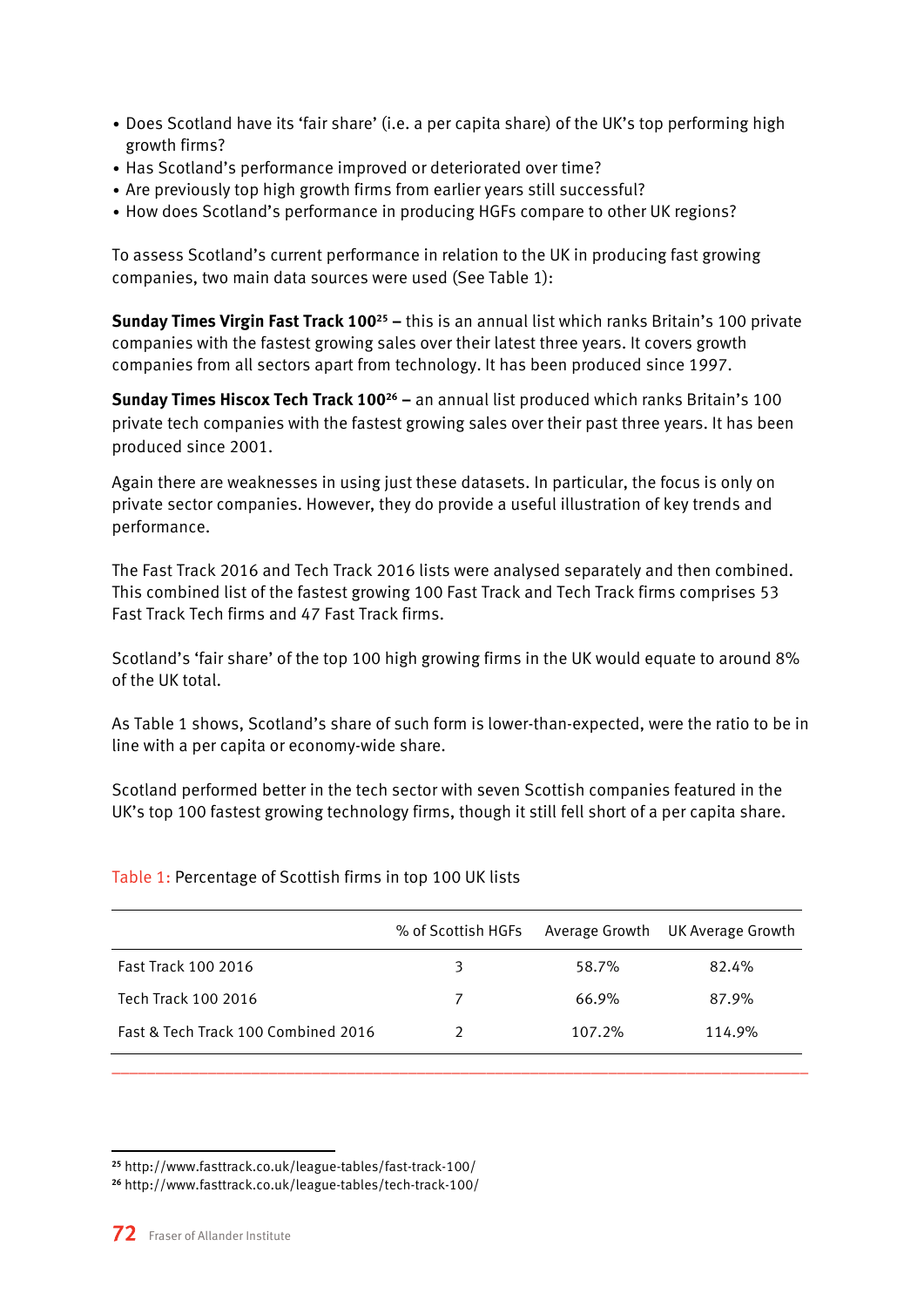Using the combined top 100 UK, only two Scottish companies appear.

Within the UK regions, Scotland has amongst the lowest representation, with Wales (2 companies) and Northern Ireland (no companies). In stark contrast, Greater London has the highest proportion with 41 companies, followed by the South East (14 companies).

The two Scottish companies featured are both tech companies:

- FanDuel, a fantasy sports game developer which has been a very successful company since its foundation in Edinburgh in 2009. However, since this list was compiled, FanDuel has moved its HQ to New York due to its success in the US. It still has many offices in Edinburgh.
- ECS Security, an IT infrastructure consultancy founded in Glasgow in 2008, whose customers include three of the UK's five biggest banks.

Companies which are featured in the individual Fast Track and Tech Track lists include BrewDog (craft brewer), Skyscanner (travel search engine) and RHA (headphone designers).

These companies do not make the top 100 combined UK list but still meet the OECD's definition of a high growth firm with annual growth rates over the last three years well above 20%. Skyscanner appeared in the Tech Track 100 lists for a record seven consecutive years in 2016 but does not featured in the 2017 list as it has been acquired by Chinese company Ctrip, although it is still headquartered in Edinburgh.

Of the 10 Scottish companies featured in the top 200 UK Fast and Tech Track lists, eight of them are located in Scotland's biggest cities Glasgow and Edinburgh. The remaining two are located in areas surrounding Glasgow and Aberdeen. Moreover, at the time of listing in 2016, 8 of them had been founded within the past 10 years.

The average annual growth for the Scottish companies listed is 20% less than the UK average in both the Fast Track and Tech Track 2016 individual lists. The average annual growth for Scottish companies in the combined list is 7.7% less than the UK average, likely due to the fact there are only two companies and one of them (FanDuel) has a very high annual growth over three years of 128.2%. In summary, Scotland has arguably underperformed in both the quantity of HGFs it is producing compared to the UK and also in their average growth rate.

### **4. Has Scotland's performance improved over time?**

The Fast Track 100 league tables have been produced since 1997 and the Tech Track since 2001.

Scotland's performance has fluctuated since 2001. The overall trend in each list appears to be that Scotland has had a below per capita share for most years.

Scotland's performance declined generally after highs in 2002 and 2003, reaching lows around 2009. After 2009, Scotland's performance picked up and companies in each list experienced an increase over the following few years, particularly in 2012.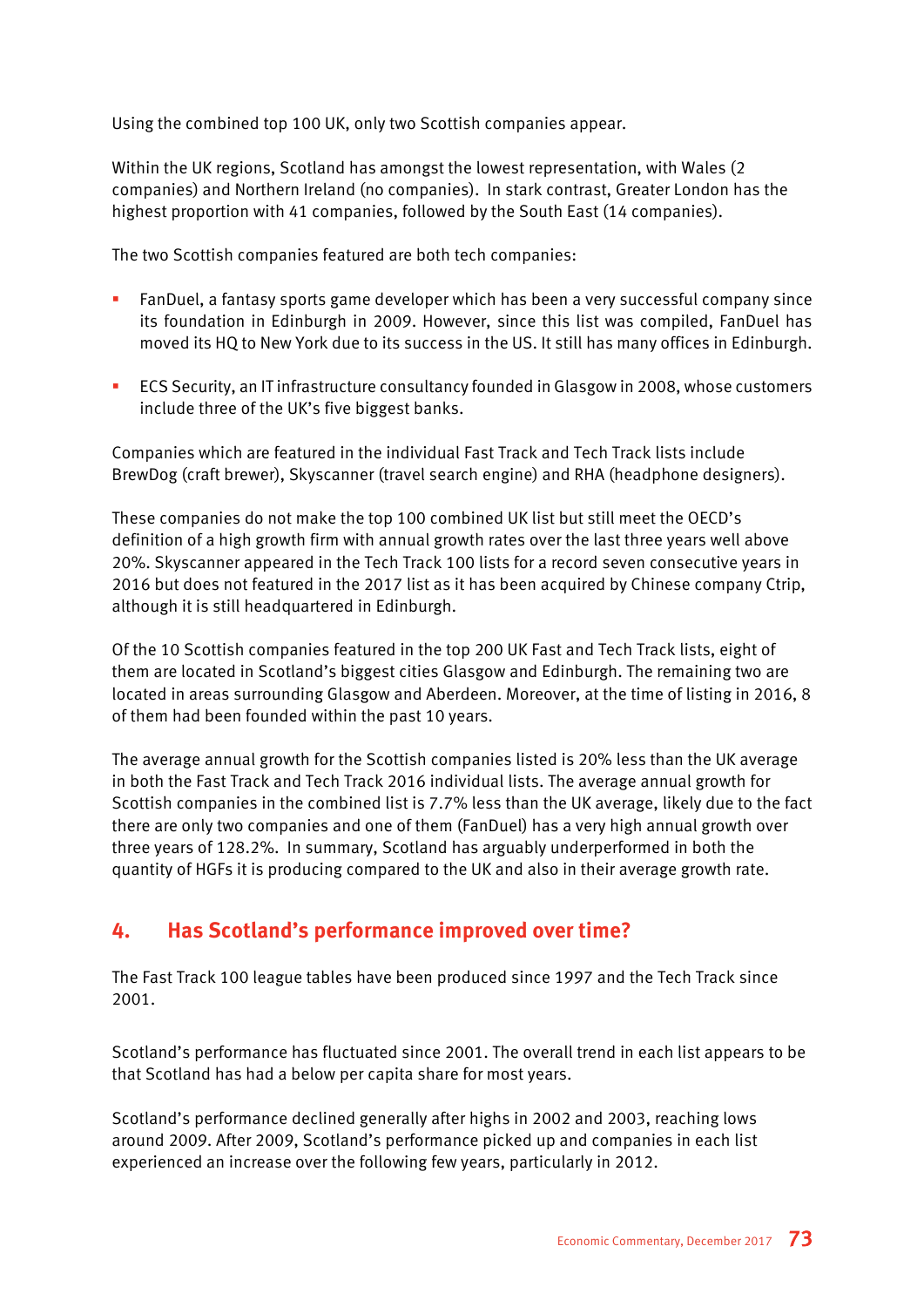

#### Figure 3: Number of Scottish firms in each list since 2001

A closer look at the combined top 100 Fast Track and Tech Track list shows Scotland has only had its fair share three times; in 2002, 2003 and 2012. It experienced lows in 2001 and 2009, with only one company featured in each year. 2016 is amongst the lowest represented year with two companies. On average, Scotland has 4-5 companies featured in the UK's top 100.

Comparing Scotland's performance to other parts of the UK shows a mixed picture (See Figure 4). Greater London and the South East of England dominate the UK's high growth lists. Scotland performs averagely in comparison with the remaining UK regions. Since 2011 it has produced similar numbers of top high growth firms as the West Midlands, the South West and Yorkshire and the Humber. Scotland performs better than Wales, Northern Ireland and the North East which have all had no listed companies in several years since 2001.

Since 2001, 50 different Scottish companies have featured in the combined top 100 lists, with some of them appearing in consecutive years. There is a fairly even split of 24 tech and 26 non tech companies. And the geographical location of these companies are fairly similar.

Since 2001, approximately 72% of the Scottish companies on this list have been located in Edinburgh, Glasgow and Aberdeen (see Figure 5), with many of the remaining companies located close to the cities, especially to Edinburgh.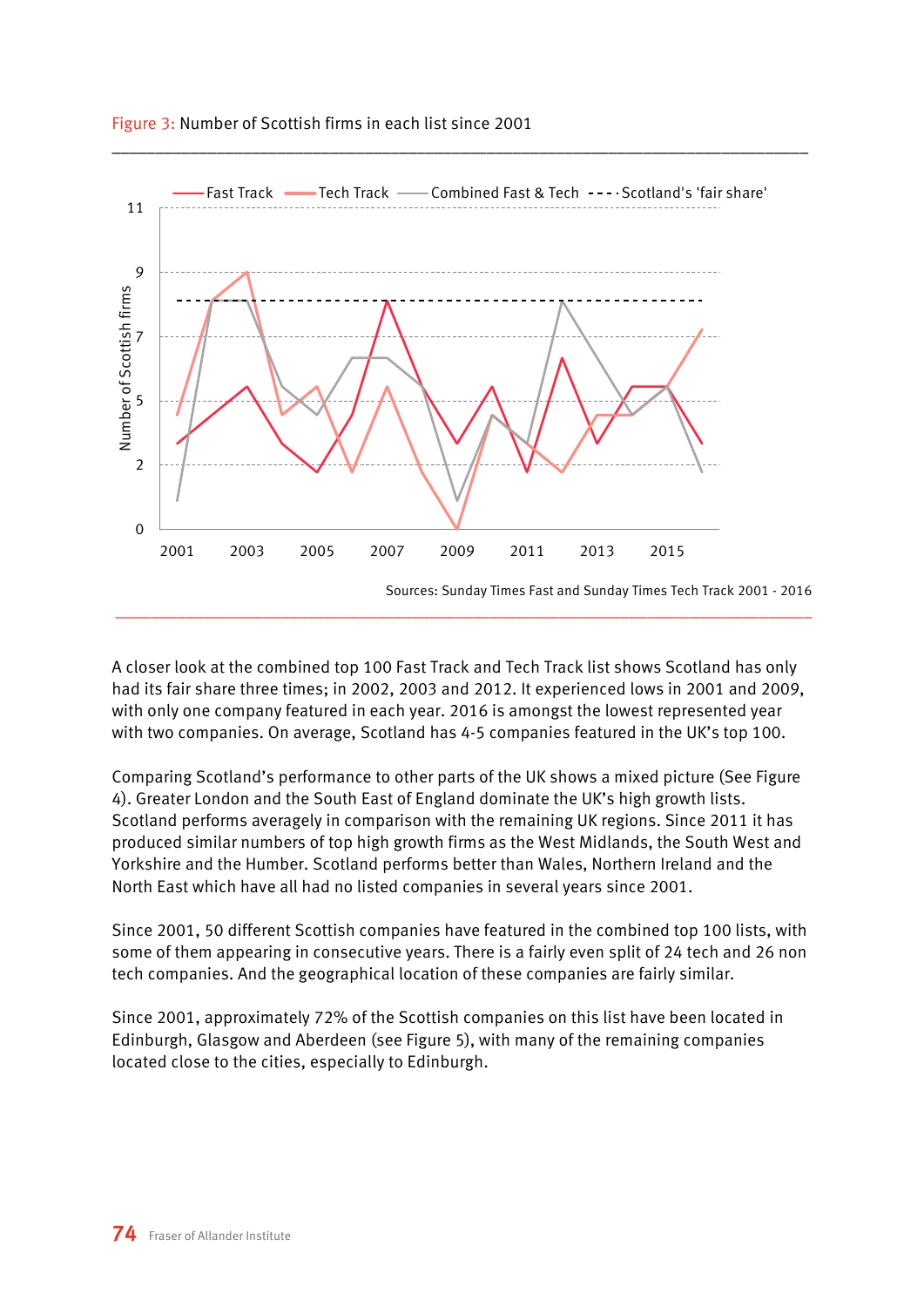Figure 4: Percentage of high growth firms by region in combined Fast & Tech track lists since 2001



\_\_\_\_\_\_\_\_\_\_\_\_\_\_\_\_\_\_\_\_\_\_\_\_\_\_\_\_\_\_\_\_\_\_\_\_\_\_\_\_\_\_\_\_\_\_\_\_\_\_\_\_\_\_\_\_\_\_\_\_\_\_\_\_\_\_\_\_\_\_\_\_\_\_\_\_\_\_\_\_

Sources: Sunday Times Fast and Sunday Times Tech Track 2001 - 2016

#### Figure 5: Locations of the Scottish HGFs listed 2001 - 2016



Sources: Sunday Times Fast and Sunday Times Tech Track 2001 - 2016

The Scottish companies featured in this list operate in a variety of sectors and industries. Of the 50 Scottish companies listed since 2001, 24 of them have been from the Tech Track

\_\_\_\_\_\_\_\_\_\_\_\_\_\_\_\_\_\_\_\_\_\_\_\_\_\_\_\_\_\_\_\_\_\_\_\_\_\_\_\_\_\_\_\_\_\_\_\_\_\_\_\_\_\_\_\_\_\_\_\_\_\_\_\_\_\_\_\_\_\_\_\_\_\_\_\_\_\_\_\_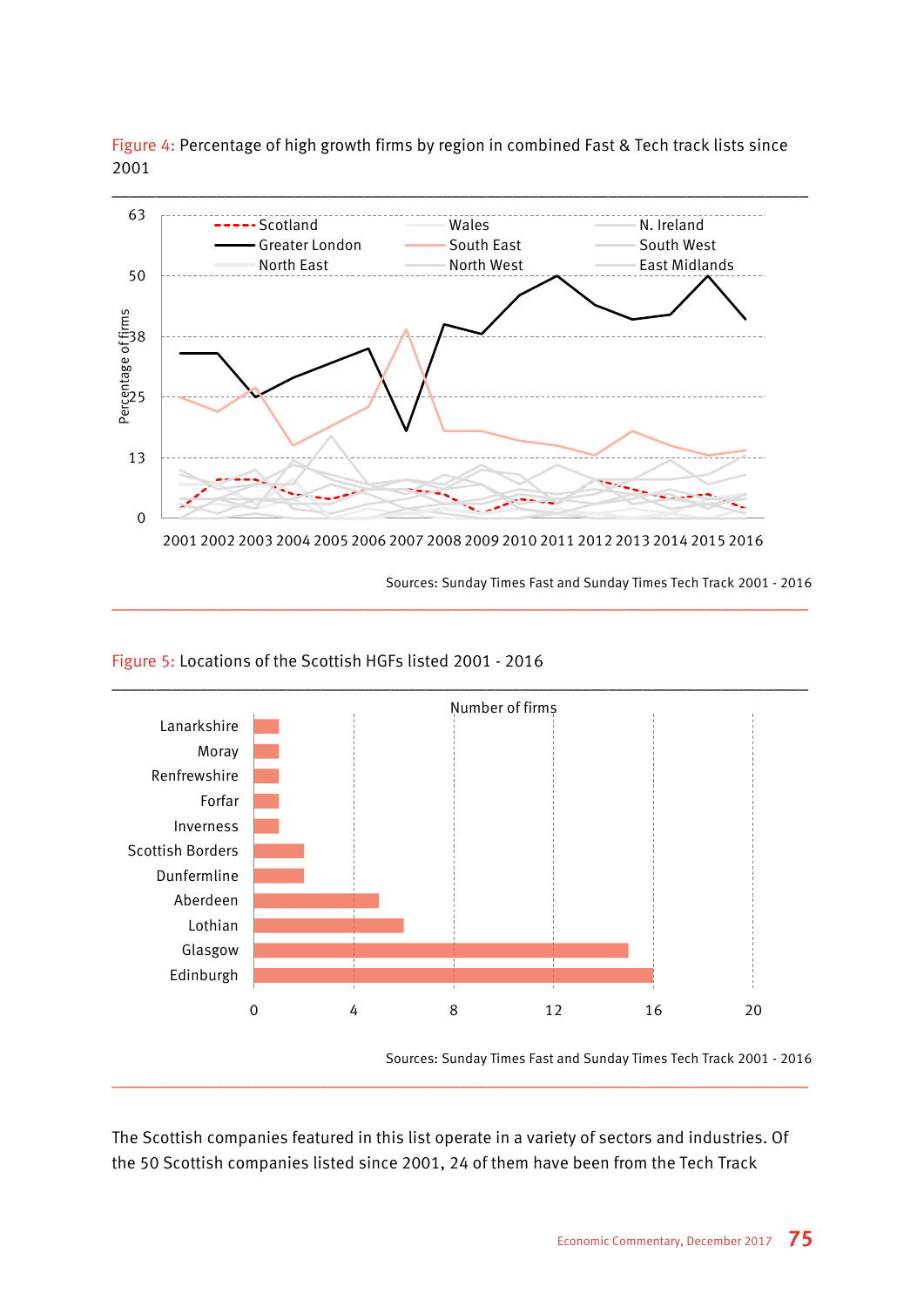technology list (see Figure 6). These companies are most heavily concentrated in Business & Recruitment Services, Engineering & Manufacturing, Retail and IT Services.



\_\_\_\_\_\_\_\_\_\_\_\_\_\_\_\_\_\_\_\_\_\_\_\_\_\_\_\_\_\_\_\_\_\_\_\_\_\_\_\_\_\_\_\_\_\_\_\_\_\_\_\_\_\_\_\_\_\_\_\_\_\_\_\_\_\_\_\_\_\_\_\_\_\_\_\_\_\_\_\_

Figure 6: Sectoral breakdown of the Scottish listed HGFs 2001 - 2016

Sources: Sunday Times Fast and Sunday Times Tech Track 2001 - 2016



#### Figure 7: UK and Scottish Average annual growth 2001 - 2016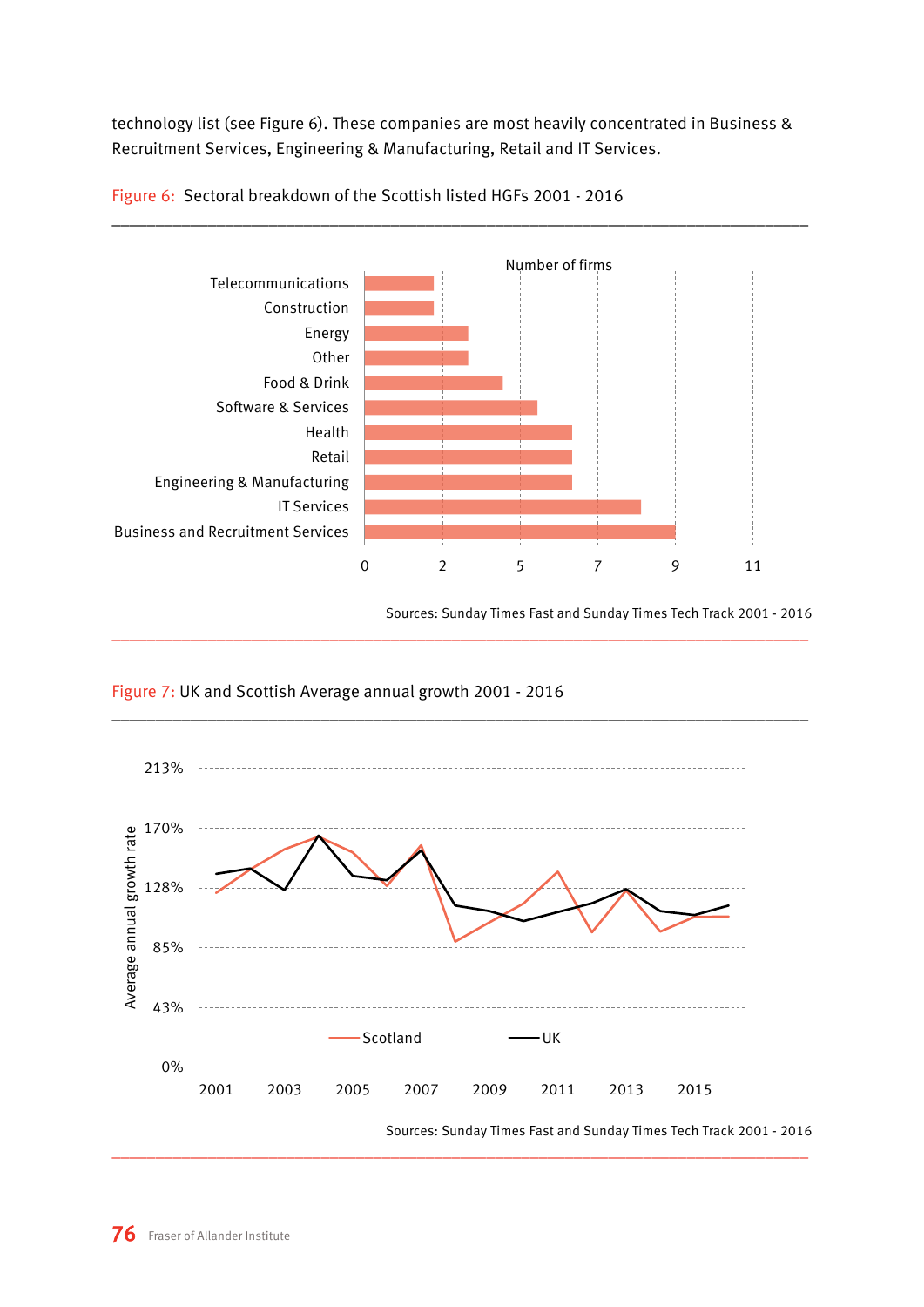Both Scotland and the UK as a whole appear to have experienced a steady decline in average annual sales growth in the top 100 companies, although their growth is still well above the 20% growth rate which the OECD definition requires (see Figure 7). Scotland performs similarly to the UK average. However, this is due to there being a smaller number of Scottish companies listed, some of whom have higher growth rates than the UK average.

Scotland had its highest average annual growth rate of 164% in 2004, compared to 165% in the UK. Since 2001, its lowest average annual growth rates were in 2008, 2009 and 2012. This again may be linked to the financial crisis in 2008.

The average age of Scottish companies at the time of inclusion on the listing is 10.5 years old. Excluding Hunter Boot, the Wellington boot retailer founded in 1856, and Barrhead Travel agency founded in 1975, all of the companies were founded after 1989. With these exceptions, the average age is just over 8 years old.

#### **5. Where are the high growth firms now?**

Many of the Scottish companies featured in the combined top 100 UK lists are still thriving successful companies today - see Figure 8. But of the 50 Scottish companies which have made it onto these lists since 2001, it would appear that over 40% of them have either been acquired by UK or foreign companies or no longer exist.

\_\_\_\_\_\_\_\_\_\_\_\_\_\_\_\_\_\_\_\_\_\_\_\_\_\_\_\_\_\_\_\_\_\_\_\_\_\_\_\_\_\_\_\_\_\_\_\_\_\_\_\_\_\_\_\_\_\_\_\_\_\_\_\_\_\_\_\_\_\_\_\_\_\_\_\_\_\_\_\_



\_\_\_\_\_\_\_\_\_\_\_\_\_\_\_\_\_\_\_\_\_\_\_\_\_\_\_\_\_\_\_\_\_\_\_\_\_\_\_\_\_\_\_\_\_\_\_\_\_\_\_\_\_\_\_\_\_\_\_\_\_\_\_\_\_\_\_\_\_\_\_\_\_\_\_\_\_\_\_\_

Figure 8: Current status of the 50 Scottish HGFS listed 2001 – 2016

Sources: Sunday Times Fast and Sunday Times Tech Track 2001 - 2016